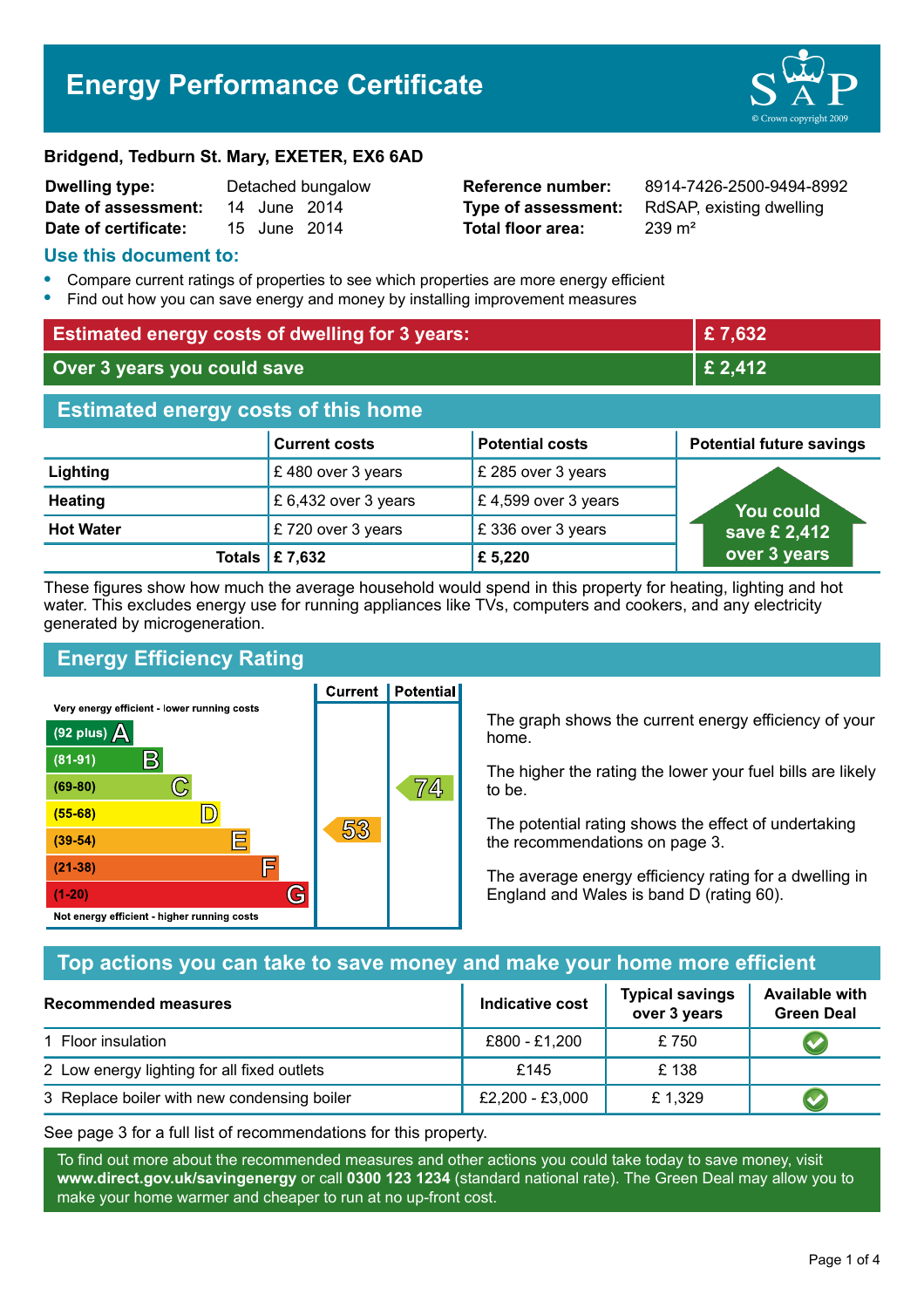#### **Summary of this home's energy performance related features**

| <b>Element</b>        | <b>Description</b>                          | <b>Energy Efficiency</b> |
|-----------------------|---------------------------------------------|--------------------------|
| Walls                 | Cavity wall, filled cavity                  | ★★★★☆                    |
| Roof                  | Pitched, 300+ mm loft insulation            | *****                    |
|                       | Pitched, 100 mm loft insulation             | ★★★☆☆                    |
|                       | Roof room(s), insulated                     | ★★★★☆                    |
| Floor                 | Suspended, no insulation (assumed)          |                          |
| Windows               | Fully double glazed                         | ★★★☆☆                    |
| Main heating          | Boiler and radiators, oil                   | ★★★☆☆                    |
| Main heating controls | Programmer, room thermostat and TRVs        | ★★★★☆                    |
| Secondary heating     | None                                        |                          |
| Hot water             | From main system                            | ★★★☆☆                    |
| Lighting              | Low energy lighting in 31% of fixed outlets | ★★★☆☆                    |

Current primary energy use per square metre of floor area: 194 kWh/m² per year

The assessment does not take into consideration the physical condition of any element. 'Assumed' means that the insulation could not be inspected and an assumption has been made in the methodology based on age and type of construction.

#### **Low and zero carbon energy sources**

Low and zero carbon energy sources are sources of energy that release either very little or no carbon dioxide into the atmosphere when they are used. Installing these sources may help reduce energy bills as well as cutting carbon. There are none provided for this home.

## **Opportunity to benefit from a Green Deal on this property**

The Green Deal may enable owners and occupiers to make improvements to their property to make it more energy efficient. Under a Green Deal, the cost of the improvements is repaid over time via a credit agreement. Repayments are made through a charge added to the electricity bill for the property. To see which improvements are recommended for this property, please turn to page 3. You can choose which improvements you want to install and ask for a quote from an authorised Green Deal provider. They will organise installation by an authorised Green Deal installer. If you move home, the responsibility for paying the Green Deal charge under the credit agreement passes to the new electricity bill payer.

For householders in receipt of income-related benefits, additional help may be available.

To find out more, visit **www.direct.gov.uk/savingenergy** or call **0300 123 1234**.

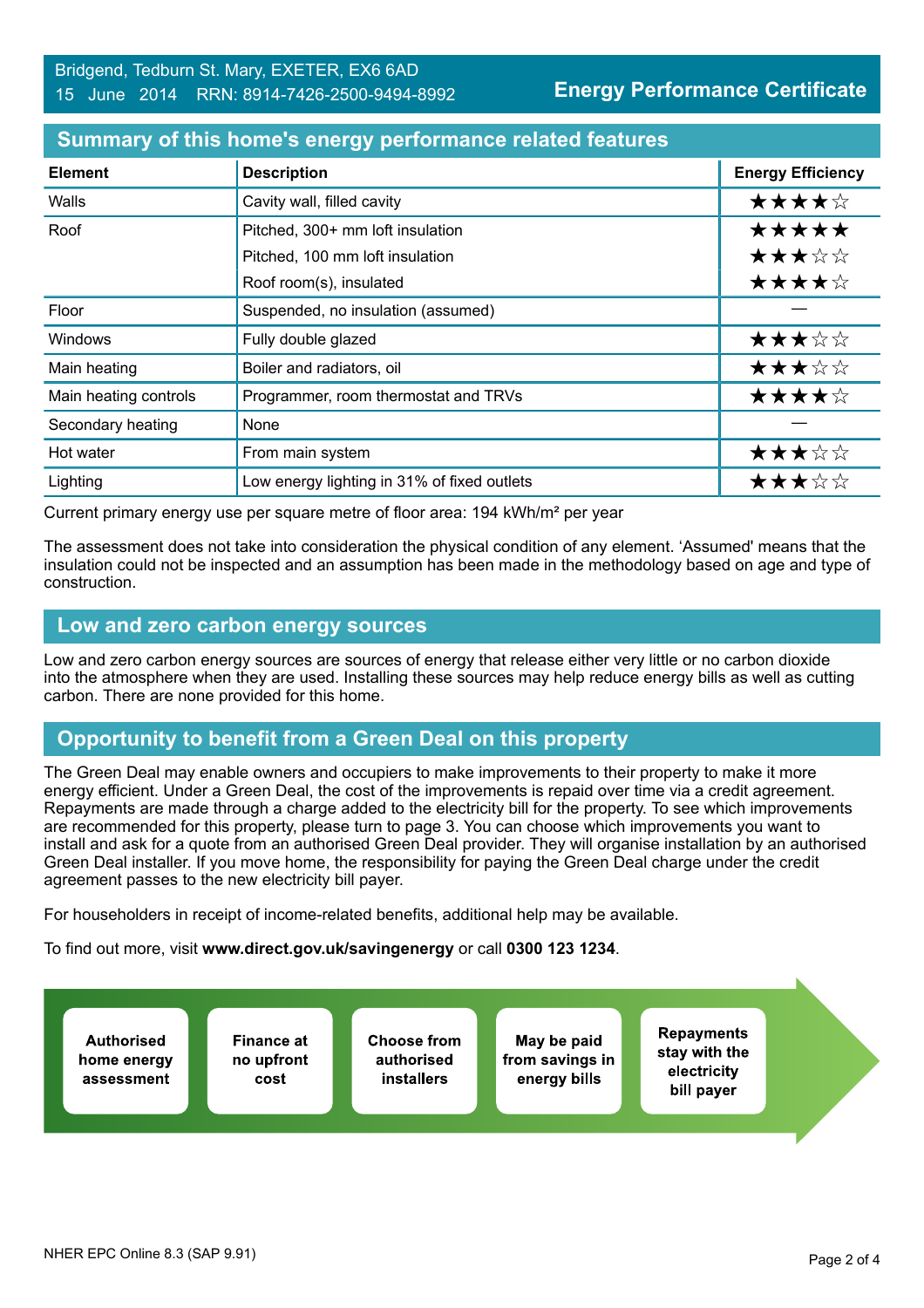## **Recommendations**

The measures below will improve the energy performance of your dwelling. The performance ratings after improvements listed below are cumulative; that is, they assume the improvements have been installed in the order that they appear in the table. Further information about the recommended measures and other simple actions you could take today to save money is available at **www.direct.gov.uk/savingenergy**. Before installing measures, you should make sure you have secured the appropriate permissions, where necessary. Such permissions might include permission from your landlord (if you are a tenant) or approval under Building Regulations for certain types of work.

Measures with a green tick are likely to be fully financed through the Green Deal since the cost of the measures should be covered by the energy they save. Additional support may be available for homes where solid wall insulation is recommended. If you want to take up measures with an orange tick  $\bullet$ , be aware you may need to contribute some payment up-front.

| <b>Recommended measures</b>                  | <b>Indicative cost</b> | <b>Typical savings</b><br>per year | <b>Rating after</b><br><b>improvement</b> | <b>Green Deal</b><br>finance |
|----------------------------------------------|------------------------|------------------------------------|-------------------------------------------|------------------------------|
| <b>Floor insulation</b>                      | £800 - £1,200          | £ 250                              | <b>D58</b>                                |                              |
| Low energy lighting for all fixed outlets    | £145                   | £46                                | <b>D59</b>                                |                              |
| Replace boiler with new condensing<br>boiler | £2,200 - £3,000        | £443                               | <b>D67</b>                                |                              |
| Solar water heating                          | £4,000 - £6,000        | £ 65                               | <b>D68</b>                                |                              |
| Solar photovoltaic panels, 2.5 kWp           | £9,000 - £14,000       | £262                               | C72                                       | $\blacktriangledown$         |
| Wind turbine                                 | £1,500 - £4,000        | £86                                | C74                                       |                              |

#### **Alternative measures**

There are alternative measures below which you could also consider for your home.

- **•** Biomass boiler (Exempted Appliance if in Smoke Control Area)
- **•** Air or ground source heat pump
- **•** Micro CHP

#### **Choosing the right package**

Visit **www.epcadviser.direct.gov.uk**, our online tool which uses information from this EPC to show you how to save money on your fuel bills. You can use this tool to personalise your Green Deal package. The particle services all in one place problem of the place

| <b>Green Deal package</b>          | <b>Typical annual savings</b> |  |
|------------------------------------|-------------------------------|--|
| Floor insulation                   | Total savings of £689         |  |
| Condensing boiler                  |                               |  |
| Electricity/gas/other fuel savings | f0/F0/F689                    |  |



You could finance this package of measures under the Green Deal. It could **save you £689 a year** in energy costs, based on typical energy use. Some or all of this saving would be recouped through the charge on your bill.